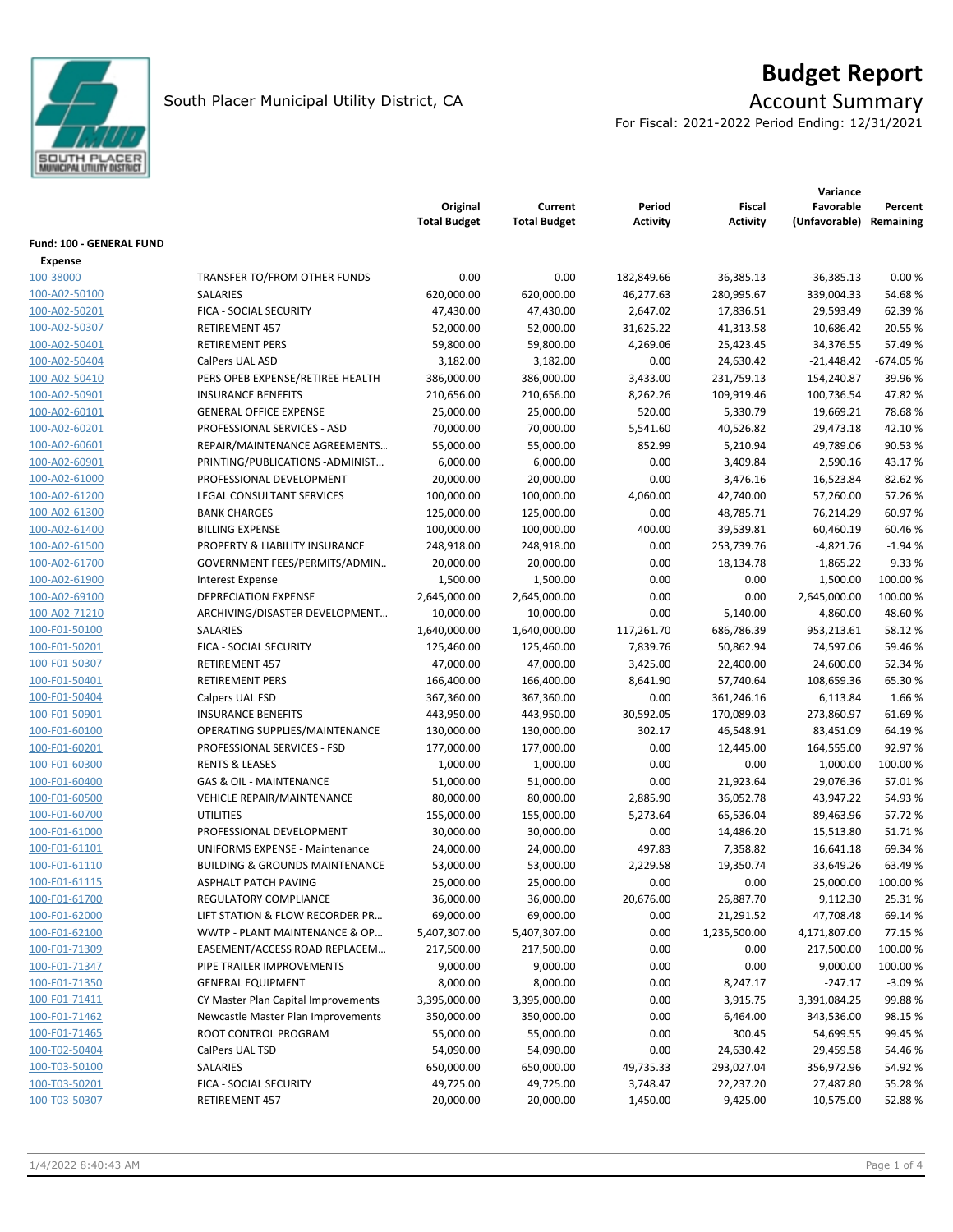### **Budget Report For Fiscal: 2021-2022 Period Ending: 12/31/2021**

|                                                  |                                                         | Original<br><b>Total Budget</b> | Current<br><b>Total Budget</b> | Period<br><b>Activity</b> | <b>Fiscal</b><br><b>Activity</b> | Variance<br>Favorable<br>(Unfavorable) | Percent<br>Remaining |
|--------------------------------------------------|---------------------------------------------------------|---------------------------------|--------------------------------|---------------------------|----------------------------------|----------------------------------------|----------------------|
| 100-T03-50401                                    | <b>RETIREMENT PERS</b>                                  | 65,000.00                       | 65,000.00                      | 4,550.58                  | 26,956.87                        | 38,043.13                              | 58.53%               |
| 100-T03-50901                                    | <b>INSURANCE BENEFITS</b>                               | 123,500.00                      | 123,500.00                     | 8,835.56                  | 45,861.55                        | 77,638.45                              | 62.87%               |
| 100-T03-60202                                    | PROFESSIONAL SERVICES - TSD                             | 294,000.00                      | 294,000.00                     | 1,904.50                  | 34,313.97                        | 259,686.03                             | 88.33%               |
| 100-T03-60800                                    | FOG - PERMIT COMPLIANCE                                 | 12,400.00                       | 12,400.00                      | 0.00                      | 286.38                           | 12,113.62                              | 97.69%               |
| 100-T03-60900                                    | PRINTING/PUBLICATIONS - TECH SERV                       | 3,000.00                        | 3,000.00                       | 103.22                    | 504.92                           | 2,495.08                               | 83.17%               |
| 100-T03-61000                                    | PROFESSIONAL DEVELOPMENT - TECH                         | 18,120.00                       | 18,120.00                      | 0.00                      | 1,704.77                         | 16,415.23                              | 90.59%               |
| 100-T03-61101                                    | UNIFORMS EXPENSE - TECH SERVICES                        | 3,650.00                        | 3,650.00                       | 0.00                      | 880.47                           | 2,769.53                               | 75.88%               |
| 100-T03-61804                                    | OPERATING SUPPLIES/MAINTENANCE                          | 7,250.00                        | 7,250.00                       | 0.00                      | 994.82                           | 6,255.18                               | 86.28%               |
| 100-T03-62300                                    | REPAIR/MAINTENANCE AGREEMENTS                           | 94,000.00                       | 94,000.00                      | 0.00                      | 24,402.86                        | 69,597.14                              | 74.04%               |
| 100-T03-71400                                    | SOFTWARE/DATA ACQUISITION                               | 40,000.00                       | 40,000.00                      | 0.00                      | 995.00                           | 39,005.00                              | 97.51%               |
| 100-T03-71405                                    | <b>SYSTEM IMPROVEMENTS</b>                              | 205,000.00                      | 205,000.00                     | 0.00                      | 0.00                             | 205,000.00                             | 100.00%              |
| 100-T03-71408                                    | PARTICIPATION IN REGIONAL PROJEC                        | 30,000.00                       | 30,000.00                      | 0.00                      | 0.00                             | 30,000.00                              | 100.00%              |
| 100-T03-71410                                    | <b>EASEMENT INSPECTION EQUIPMENT</b>                    | 11,700.00                       | 11,700.00                      | 0.00                      | 0.00                             | 11,700.00                              | 100.00 %             |
| 100-T03-71425                                    | <b>COMPUTERS/OFFICE FURNITURE</b>                       | 43,650.00                       | 43,650.00                      | 0.00                      | 25,906.50                        | 17,743.50                              | 40.65%               |
| 100-T03-71500                                    | RWWTP REHAB & REPLACEMENT                               | 2,366,393.00                    | 2,366,393.00                   | 0.00                      | 553,250.00                       | 1,813,143.00                           | 76.62%               |
|                                                  | <b>Expense Total:</b>                                   | 21,959,941.00                   | 21,959,941.00                  | 560,691.63                | 5,175,109.61                     | 16,784,831.39                          | 76.43%               |
|                                                  | Fund: 100 - GENERAL FUND Total:                         | 21,959,941.00                   | 21,959,941.00                  | 560,691.63                | 5,175,109.61                     | 16,784,831.39                          | 76.43%               |
| Fund: 300 - CIP & EXPANSION                      |                                                         |                                 |                                |                           |                                  |                                        |                      |
| <b>Expense</b>                                   |                                                         |                                 |                                |                           |                                  |                                        |                      |
| 300-38000                                        | TRANSFER TO/FROM OTHER FUNDS                            | 0.00                            | 0.00                           | 91,031.34                 | 1,137,889.22                     | $-1,137,889.22$                        | 0.00%                |
| 300-T03-71410                                    | FOOTHILL TRUNK PROJECT - CONSTR                         | 200,000.00                      | 200,000.00                     | 0.00                      | 119,357.31                       | 80,642.69                              | 40.32%               |
| 300-T03-71423                                    | <b>Trunk Extension Reimbursement</b>                    | 400,000.00                      | 400,000.00                     | 0.00                      | 0.00                             | 400,000.00                             | 100.00 %             |
|                                                  | <b>Expense Total:</b>                                   | 600,000.00                      | 600,000.00                     | 91,031.34                 | 1,257,246.53                     | $-657,246.53$                          | $-109.54%$           |
|                                                  | Fund: 300 - CIP & EXPANSION Total:                      | 600,000.00                      | 600,000.00                     | 91,031.34                 | 1,257,246.53                     | $-657,246.53$                          | $-109.54%$           |
| Fund: 400 - CAPITAL REPLACEMENT & REHABILITATION |                                                         |                                 |                                |                           |                                  |                                        |                      |
| <b>Expense</b>                                   |                                                         |                                 |                                |                           |                                  |                                        |                      |
| 400-38000                                        | TRANSFER TO/FROM OTHER FUNDS                            | 0.00                            | 0.00                           | $-273,881.00$             | $-1,174,274.35$                  | 1,174,274.35                           | 0.00%                |
| 400-A02-71431                                    | HQ HVAC REPAIR/REPLACEMENT                              | 15,000.00                       | 15,000.00                      | 0.00                      | 0.00                             | 15,000.00                              | 100.00 %             |
| 400-F01-71203                                    | <b>EMERGENCY BYPASS EQUIPMENT</b>                       | 50,000.00                       | 50,000.00                      | 0.00                      | $-9,999.68$                      | 59,999.68                              | 120.00%              |
| 400-F01-71302                                    | <b>VEHICLE PURCHASES</b>                                | 220,000.00                      | 220,000.00                     | 0.00                      | 159,457.63                       | 60,542.37                              | 27.52%               |
| 400-F01-71309                                    | EASEMENT/ACCESS ROAD REPLACEM                           | 215,000.00                      | 215,000.00                     | 0.00                      | 0.00                             | 215,000.00                             | 100.00 %             |
| 400-F01-71475                                    | SCADA SOFTWARE DESIGN & IMPLE                           | 3,275,000.00                    | 3,275,000.00                   | 0.00                      | 0.00                             | 3,275,000.00                           | 100.00 %             |
| 400-F01-71490                                    | TAYLOR RD LS REPLACEMENT                                | 110,000.00                      | 110,000.00                     | 0.00                      | 0.00                             | 110,000.00                             | 100.00 %             |
| 400-F01-71670                                    | PIPE TRAILER REPLACEMENT                                | 10,000.00                       | 10,000.00                      | 0.00                      | 0.00                             | 10,000.00                              | 100.00 %             |
| 400-F01-71710                                    | GENERAL EQUIPMENT REPLACEMENT                           | 18,000.00                       | 18,000.00                      | 0.00                      | 163.78                           | 17,836.22                              | 99.09%               |
| 400-T03-71210                                    | Cured in place Pipe                                     | 650,000.00                      | 650,000.00                     | 0.00                      | 0.00                             | 650,000.00                             | 100.00%              |
| 400-T03-71215                                    | Foothill Trunk Project - Construction                   | 100,000.00                      | 100,000.00                     | 0.00                      | 65,543.00                        | 34,457.00                              | 34.46%               |
| 400-T03-71419                                    | LOS FLORES MAINLINE REPLACEMENT                         | 1,000,000.00                    | 473,000.00                     | 0.00                      | 0.00                             | 473,000.00                             | 100.00 %             |
| 400-T03-71510                                    | PARTICIPATION IN REGIONAL PROJEC                        | 430,000.00                      | 957,000.00                     | 273,881.00                | 273,881.00                       | 683,119.00                             | 71.38%               |
| 400-T03-71675                                    | CY Fence Replacement                                    | 110,000.00                      | 110,000.00                     | 0.00                      | 222,217.22                       | $-112,217.22$                          | $-102.02%$           |
|                                                  | <b>Expense Total:</b>                                   | 6,203,000.00                    | 6,203,000.00                   | 0.00                      | $-463,011.40$                    | 6,666,011.40                           | 107.46%              |
|                                                  | Fund: 400 - CAPITAL REPLACEMENT & REHABILITATION Total: | 6,203,000.00                    | 6,203,000.00                   | 0.00                      | $-463,011.40$                    | 6,666,011.40                           | 107.46%              |
|                                                  | <b>Report Total:</b>                                    | 28,762,941.00                   | 28,762,941.00                  | 651,722.97                | 5,969,344.74                     | 22,793,596.26                          | 79.25 %              |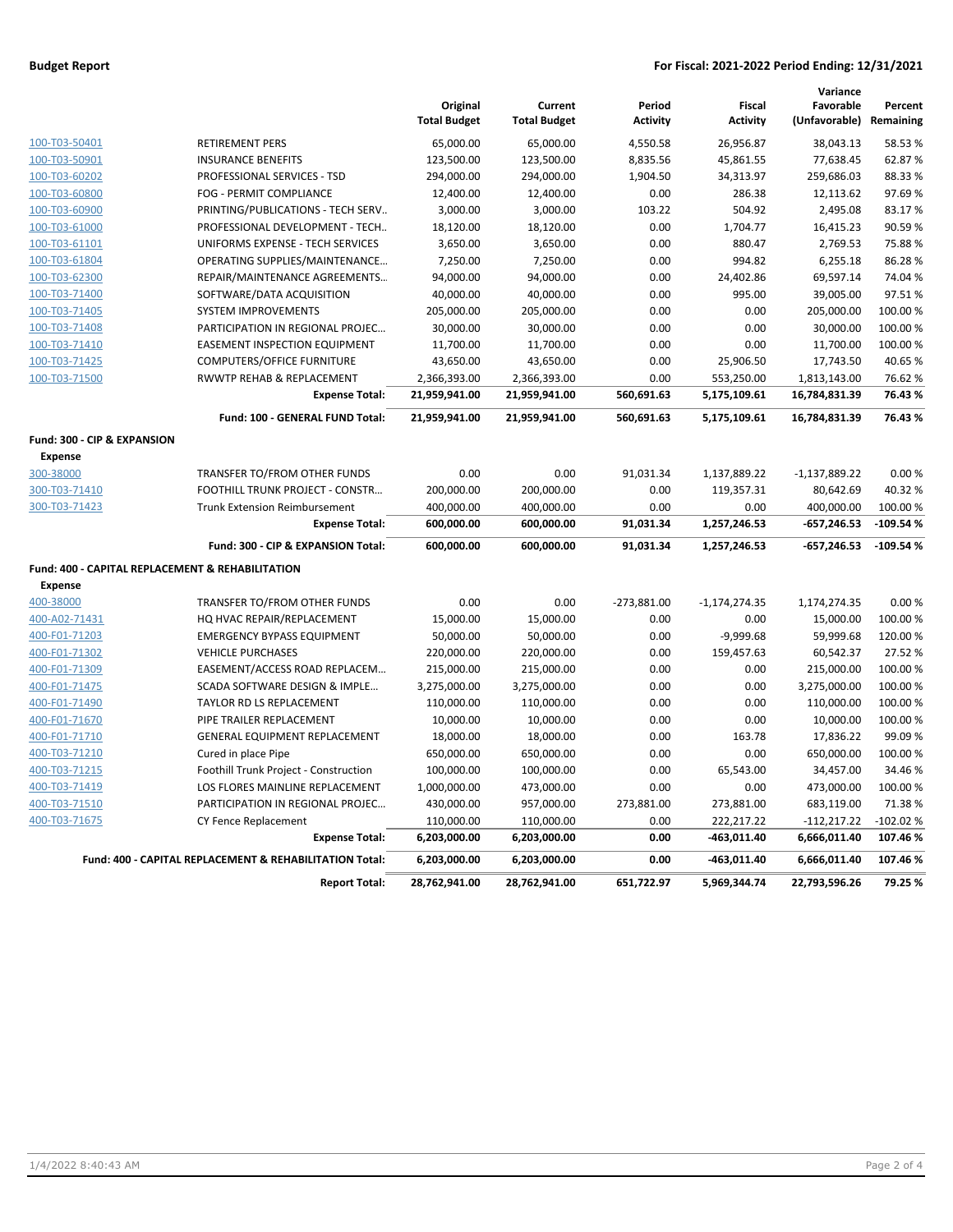# **Group Summary**

|                                                                    |                     |                     |                 |                 | Variance      |            |
|--------------------------------------------------------------------|---------------------|---------------------|-----------------|-----------------|---------------|------------|
|                                                                    | Original            | Current             | Period          | Fiscal          | Favorable     | Percent    |
| <b>Account Typ</b>                                                 | <b>Total Budget</b> | <b>Total Budget</b> | <b>Activity</b> | <b>Activity</b> | (Unfavorable) | Remaining  |
| <b>Fund: 100 - GENERAL FUND</b>                                    |                     |                     |                 |                 |               |            |
| Expense                                                            | 21.959.941.00       | 21,959,941.00       | 560,691.63      | 5,175,109.61    | 16,784,831.39 | 76.43%     |
| Fund: 100 - GENERAL FUND Total:                                    | 21,959,941.00       | 21,959,941.00       | 560,691.63      | 5,175,109.61    | 16,784,831.39 | 76.43%     |
| Fund: 300 - CIP & EXPANSION                                        |                     |                     |                 |                 |               |            |
| Expense                                                            | 600,000.00          | 600,000.00          | 91,031.34       | 1,257,246.53    | $-657,246.53$ | $-109.54%$ |
| Fund: 300 - CIP & EXPANSION Total:                                 | 600,000.00          | 600,000.00          | 91,031.34       | 1,257,246.53    | $-657.246.53$ | $-109.54%$ |
| <b>Fund: 400 - CAPITAL REPLACEMENT &amp; REHABILITATION</b>        |                     |                     |                 |                 |               |            |
| Expense                                                            | 6,203,000.00        | 6,203,000.00        | 0.00            | $-463,011.40$   | 6,666,011.40  | 107.46%    |
| <b>Fund: 400 - CAPITAL REPLACEMENT &amp; REHABILITATION Total:</b> | 6.203.000.00        | 6,203,000.00        | 0.00            | $-463.011.40$   | 6.666.011.40  | 107.46%    |
| <b>Report Total:</b>                                               | 28,762,941.00       | 28,762,941.00       | 651,722.97      | 5,969,344.74    | 22,793,596.26 | 79.25 %    |
|                                                                    |                     |                     |                 |                 |               |            |